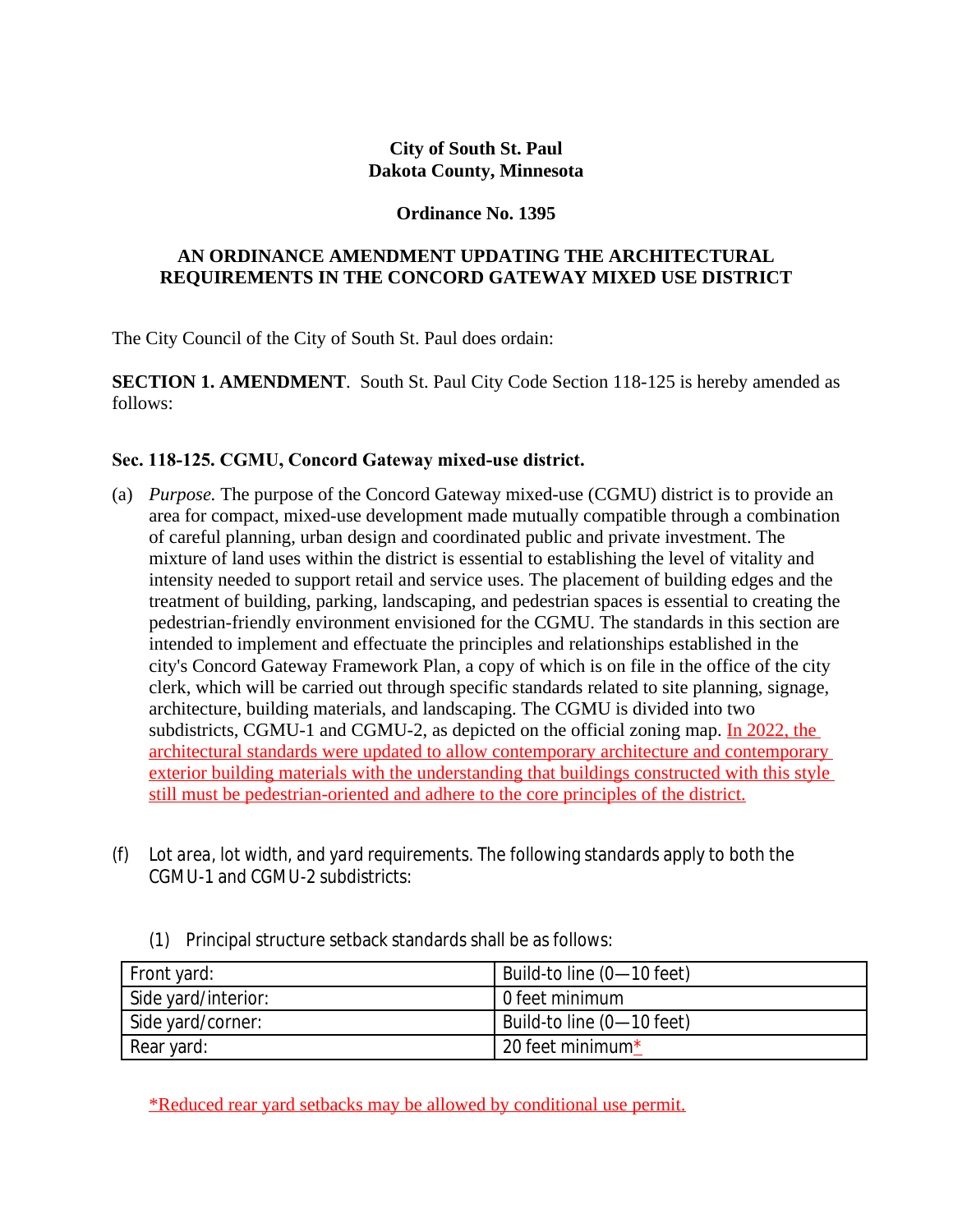- (h) *Building and architectural provisions.*
	- (2) All buildings shall include the following elements:
		- a. Accent materials, which shall be wrapped around walls that are visible from a public street or open space;
		- b. Buildings containing office and retail uses shall maintain  $40\overline{30}$  percent minimum window coverage on each first floor front that faces a street or public open space. In the CGMU-2 subdistrict, these buildings must have windows facing all public streets but the City Council may allow window coverage that is below 30% through a site plan review so long as the façade includes design elements that will provide visual interest to pedestrians;
		- c. Complimentary major material colors;
		- d. A combination of vertical and horizontal pattern designs in the building façade.
	- (4) Building facades shall be divided into similar bays of roughly equal width between 20 and 40 feet in width. Reserved.
	- (5) Exterior building materials shall be classified primary, secondary, or accent materials. Primary materials shall cover at least 60 percent of the facade of a building. Secondary materials may cover no more than 30 percent of the façade unless otherwise noted. Accent materials may include door and window frames, lintels, cornices, and other minor elements, and may cover no more than ten percent of the facade. Allowable materials are as follows:
		- a. Primary exterior building materials may be brick, natural stone or manufactured stone that replicates natural stone, or glass, or any material defined as Class I in Section 118-9. Bronze-tinted or mirror glass are prohibited as exterior materials.
		- b. Secondary exterior building materials may be decorative block, cement-based architectural products (i.e. Hardieboard,), engineered wood products (i.e. LP Smartside), architectural metal siding, or integrally-colored stucco, or any material defined as Class II in Section 118-9.
		- c. Synthetic stucco may be permitted as a secondary material on upper floors only.
		- d. Accent materials may be wood or metal if appropriately integrated into the overall building design and not situated in areas that will be subject to physical or environmental damage.
		- e. All primary and secondary materials Manufactured stone, brick, stucco, and decorative block shall be integrally colored.
		- f. Decorative block shall be colored only by means of a pigment integral to the block material, not applied to the surface.
		- g. All primary and secondary materials shall be earth tones, compatible with and complimentary to the natural stone and brick of existing historic buildings in the district.
		- $g$ h. Sheet metal, corrugated metal, asbestos, iron, shakes, and plain flat concrete block (whether painted or integrally colored or not) are not acceptable as exterior wall materials on buildings within the Concord Gateway district.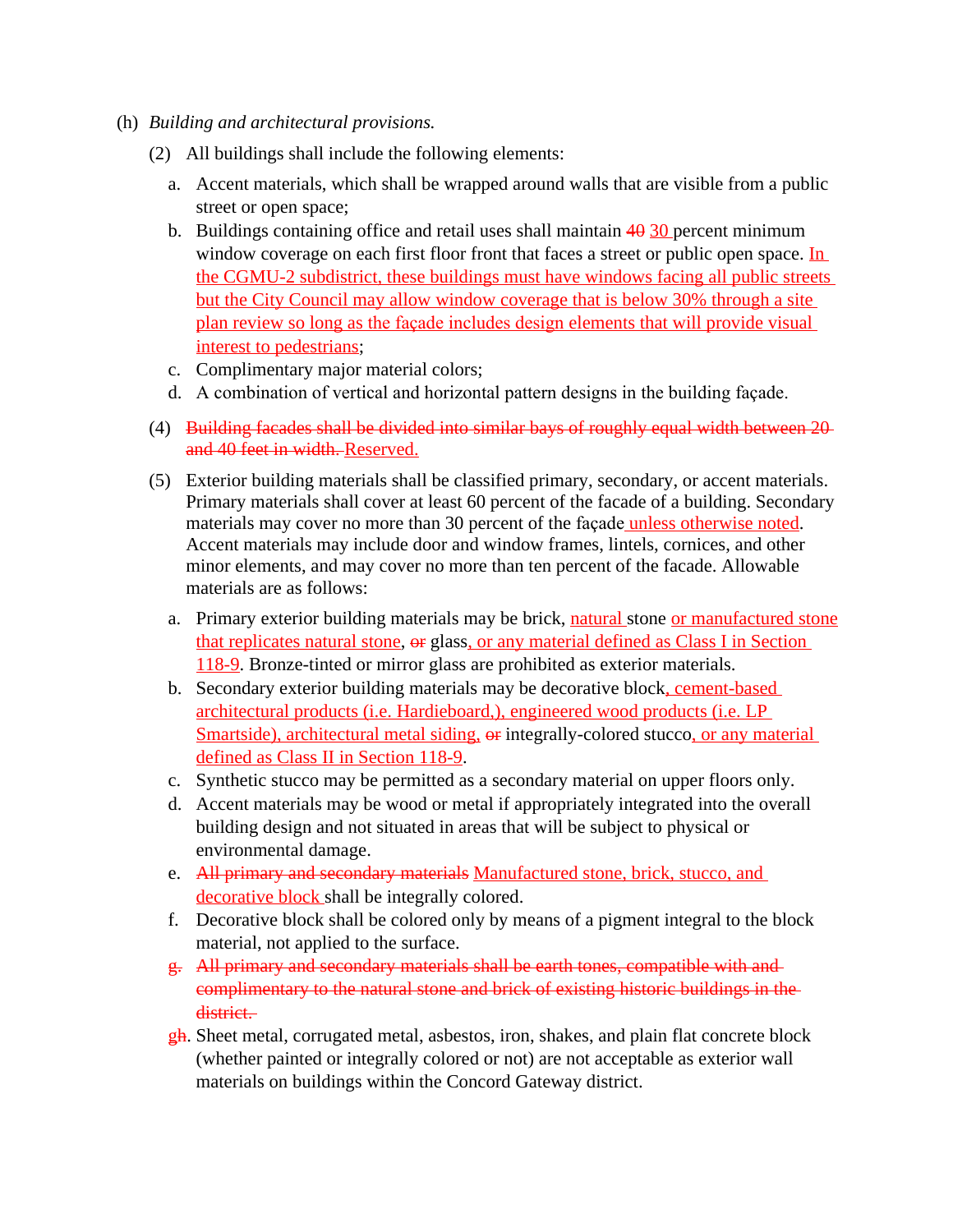- h. Cement based architectural products (i.e. Hardieboard) may be used to satisfy up to half of the primary exterior material requirement for each façade.
- i. On the west side of Concord Exchange, rear facades facing the toe of the bluff which are not readily visible from public streets may be constructed out Class I materials and Class II materials as defined in Section 118-9, engineered wood products, synthetic stucco, cement-based architectural products, and architectural metal siding. No specific material percentages are required for these façades.
- (6) For all properties within the CGMU district, the required setbacks to Concord Street shall follow the rear vard setbacks above. For properties south of Grand Avenue that have frontage on both Concord Exchange and Concord Street, the right-of-way line along Concord Street shall be considered a rear property line and the principal structure is required to meet rear yard setbacks unless otherwise approved by conditional use permit. Properties north of Grand Avenue that have frontage on both Concord Exchange and Concord Street shall be considered to have front property lines along both streets.
	- a. For properties north of Grand Avenue that have frontage on both Concord Exchange and Concord Street, the City Council may grant flexibility from the build-to-line requirement along Concord Street via the site plan review process if the setback is pedestrian-oriented and contributes to the quality and character of the streetscape. An example of this would be an outdoor dining area.
- (10) All buildings containing residential uses on the ground floor shall have a first floor elevation at least two and one-half feet above the adjacent street level in the front yard. This requirement may be waived by the City Council during site plan review if the first floor contains a street-facing amenity area with transparent glass windows or some other similar use on the ground floor that provides visual interest.
- (15) Lighting in the CGMU district shall be subject to the following:
	- a. All exterior lighting in the CGMU district shall be downcast cutoff type fixtures and shall follow the styles and types identified in the framework manual. Parking lot light poles may not exceed 20 feet in height, except by conditional use permit for buildings that are more than 20 feet in height. No light source may be more than 16 feet above the ground, except by conditional use permit for buildings more than 20 feet in height.
- (i) *Nonconforming uses.* Nonconforming buildings and sites can be maintained through repair and maintenance. Nonconforming buildings and sites that are damaged 50 percent or less of their market value may be rebuilt. Nonconforming buildings and sites may be expanded up to ten percent of their floor area or assessed value, provided the expansion is consistent with the zoning that existed prior to the effective date of the ordinance from which this section is derived. Expansion of nonconforming buildings or sites between ten percent and 50 percent of their floor area or assessed value will be required to come into reasonable partial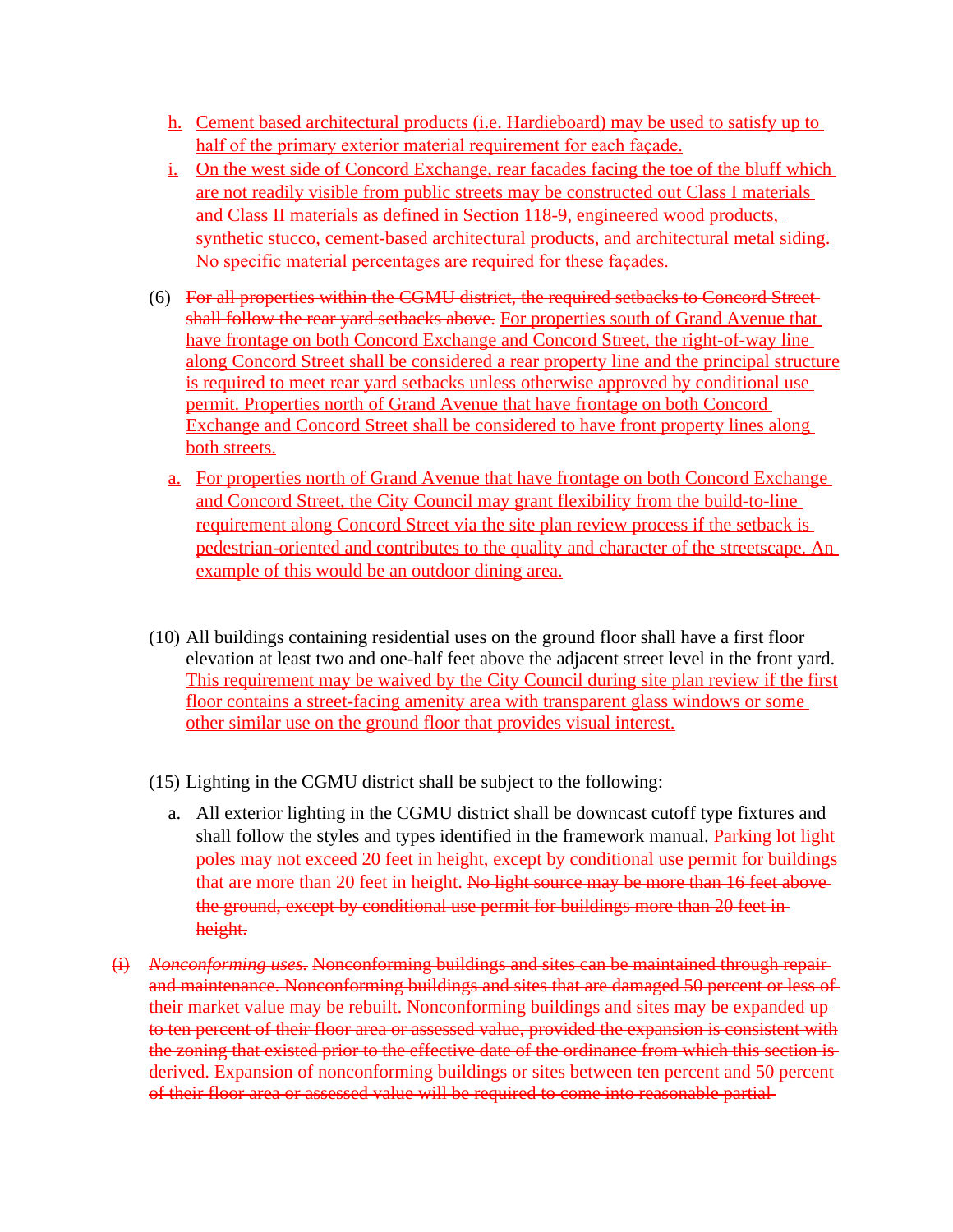compliance with the provisions of this section as determined by the development review committee. Expansion of nonconforming buildings or sites or rebuilding of sites or buildings damaged by more than 50 percent of market value is not allowed unless the entire building and site is brought into compliance with this section.

- (i) Nonconformities.
	- (1) Nonconformities shall be administered consistent with State Statute and the City's adopted nonconformity ordinance unless otherwise noted in this section.
	- (2) Requirements for expansion or enlargement of nonconforming buildings*.*
		- a. The total square footage or percentage of any and all previous expansions to an existing nonconforming building that have taken place since the adoption of the CGMU ordinance in 2003 shall be aggregated for calculating the percentage of the total expansion to the existing building under the terms of this section.
		- b. A nonconforming building may be expanded so long as the expansion or addition itself meets the provisions of this ordinance. Expansion of a nonconforming building by more than 10,000 square feet or by more than 50 percent of its original floor area shall require a conditional use permit and the City may add reasonable design conditions to bring the entire site and building into partial compliance with the CGMU district's design requirements.
		- c. *Applicability to Nonconforming Uses.* It is not the intent of this section to permit the expansion of a nonconforming use. That portion of a nonconforming building that is expanded under the terms of this section may only contain uses allowed in the CGMU zoning district.
	- (3) Buildings that have facades consisting of lawful nonconforming exterior building materials may have their nonconforming facades upgraded using materials that are allowed as primary and secondary materials in the CGMU zoning district. In these situations, the City Council may allow deviations from the strict ratios that are required for new construction buildings by conditional use permit.

**SECTION 2. SUMMARY PUBLICATION**. Pursuant to Minnesota Statutes Section 412.191, in the case of a lengthy ordinance, a summary may be published. While a copy of the entire ordinance is available without cost at the office of the City Clerk, the following summary is approved by the City Council and shall be published in lieu of publishing the entire ordinance:

This ordinance amendment updates the Concord Gateway Mixed Use (CGMU) zoning district to allow contemporary architecture and contemporary exterior buildings materials. It updates the building orientation rules governing the relationship between Concord Exchange and Concord Street. It also updates the rules for administering nonconformities in in the CGMU district.

**SECTION 3. EFFECTIVE DATE**. This ordinance shall become effective upon publication.